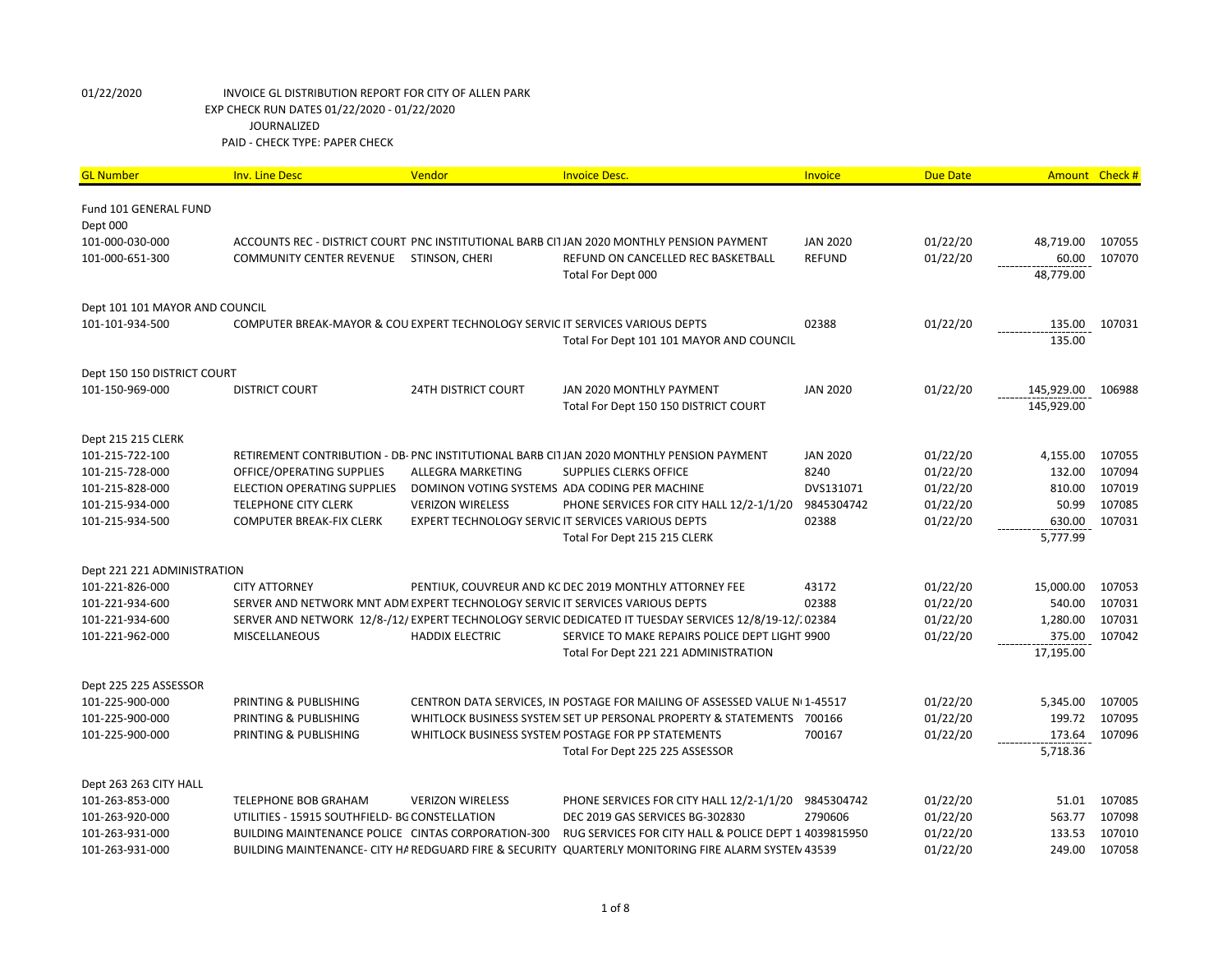| <b>GL Number</b>               | <b>Inv. Line Desc</b>                          | Vendor                                          | <b>Invoice Desc.</b>                                                                       | <b>Invoice</b>   | <b>Due Date</b> | Amount Check # |        |
|--------------------------------|------------------------------------------------|-------------------------------------------------|--------------------------------------------------------------------------------------------|------------------|-----------------|----------------|--------|
| 101-263-985-000                | CAPITAL OUTLAY-BUILDING LEASE SHREDCORP.       |                                                 | <b>QUARTERLY MONITORING FIRE ALARM SYSTEN 43539</b>                                        |                  | 01/22/20        | 135.00         | 107063 |
|                                |                                                |                                                 | Total For Dept 263 263 CITY HALL                                                           |                  |                 | 1,132.31       |        |
| Dept 277 CABLE/IT              |                                                |                                                 |                                                                                            |                  |                 |                |        |
| 101-277-934-500                | CABLE IT SERVICES 12/22-12/28                  |                                                 | EXPERT TECHNOLOGY SERVIC TUEDAY IT SERVICES 12/22/19-1/4/20                                | 02407            | 01/22/20        | 640.00         | 107031 |
| 101-277-934-500                | <b>COMPUTER BREAK-FIX</b>                      |                                                 | EXPERT TECHNOLOGY SERVIC CREDIT MEMO FOR DUP CHGS ON INV 02356 & 02049                     |                  | 01/22/20        | (765.00)       | 107031 |
| 101-277-934-500                | <b>COMPUTER BREAK-FIX</b>                      | EXPERT TECHNOLOGY SERVIC IT SERVICE MNT 5030    |                                                                                            | 02356            | 01/22/20        | 1,710.00       | 107031 |
| 101-277-935-000                |                                                |                                                 | CABLE IT SERVICES 12/29-1/4/20 EXPERT TECHNOLOGY SERVIC TUEDAY IT SERVICES 12/22/19-1/4/20 | 02407            | 01/22/20        | 640.00         | 107031 |
| 101-277-984-000                | COMPUTER EQUIPMENT/SOFTWA SAVONE CEMENT, INC.  |                                                 | EMERGENCY CALL 7/15/19 WORKING WITH MI 10317-446                                           |                  | 01/22/20        | 6,500.00       | 107061 |
|                                |                                                |                                                 | Total For Dept 277 CABLE/IT                                                                |                  |                 | 8,725.00       |        |
| Dept 305 305 POLICE DEPARTMENT |                                                |                                                 |                                                                                            |                  |                 |                |        |
| 101-305-722-100                |                                                |                                                 | RETIREMENT CONTRIBUTION - DB- PNC INSTITUTIONAL BARB CI1JAN 2020 MONTHLY PENSION PAYMENT   | <b>JAN 2020</b>  | 01/22/20        | 92,755.00      | 107055 |
| 101-305-729-000                | <b>K-9 SUPPLIES</b>                            | PET SUPPLIES PLUS                               | <b>K-9 SUPPLIES</b>                                                                        | 93256            | 01/22/20        | 56.22          | 107054 |
| 101-305-761-000                | PRISONER BOARD                                 | WAYNE COUNTY - ACCTS. REC10/19 PRISONER HOUSING |                                                                                            | 301491           | 01/22/20        | 4,200.00       | 107091 |
| 101-305-935-000                |                                                |                                                 | COMPUTER SOFTWARE MAINTEN/SOUTHERN MICHIGAN INFOR NETMOTION MNT 2/22/20-2/21/21            | 3938             | 01/22/20        | 1,370.10       | 107066 |
| 101-305-935-000                | COMPUTER SOFTWARE MAINTEN/THOMSON REUTERS-WEST |                                                 | <b>WET INFO CHARGES</b>                                                                    | 841565017        | 01/22/20        | 206.17         | 107079 |
| 101-305-939-000                | <b>VEHICLE MAINTENANCE</b>                     | <b>CAR TUNES</b>                                | TINT REMOVAL FROM 2012 BLK EDGE                                                            | 57197            | 01/22/20        | 75.00          | 107003 |
| 101-305-939-000                | <b>VEHICLE MAINTENANCE</b>                     | CLASSIC AUTO WASH INC.                          | DEC 2019 CAR SERVICES                                                                      | 1905             | 01/22/20        | 276.90         | 107013 |
| 101-305-939-000                | <b>VEHICLE MAINTENANCE</b>                     | <b>GLENDALE AUTO VALUE</b>                      | <b>PARTS</b>                                                                               | 182968           | 01/22/20        | 15.48          | 107037 |
| 101-305-939-000                | <b>VEHICLE MAINTENANCE</b>                     | <b>GLENDALE AUTO VALUE</b>                      | PARTS FOR 2017 POLICE INTRCPTR                                                             | 359-283002       | 01/22/20        | 254.87         | 107037 |
| 101-305-939-000                | <b>VEHICLE MAINTENANCE</b>                     | <b>GLENDALE AUTO VALUE</b>                      | PARTS FOR 2012 FORD EDGE                                                                   | 359-182927       | 01/22/20        | 138.39         | 107037 |
| 101-305-939-000                | <b>VEHICLE MAINTENANCE</b>                     | <b>VILLAGE FORD</b>                             | <b>PARTS</b>                                                                               | 426890           | 01/22/20        | 693.51         | 107090 |
| 101-305-958-000                | <b>MEMBERSHIP &amp; DUES</b>                   |                                                 | LAW ENFORCEMENT RECORD 2020 LERMA MEMBERSHIP DUES                                          | <b>DUES 2020</b> | 01/22/20        | 60.00          | 107048 |
| 101-305-961-000                | POL. TRAIN-ACT 302 ST. GRANT                   | <b>TACTICAL ENCOUTER INC</b>                    | PATROL RIFLE SCHOOL FOR OFC WAARA 4/14-4 2020-3                                            |                  | 01/22/20        | 600.00         | 107075 |
|                                |                                                |                                                 | Total For Dept 305 305 POLICE DEPARTMENT                                                   |                  |                 | 100,701.64     |        |
| Dept 340 340 FIRE DEPARTMENT   |                                                |                                                 |                                                                                            |                  |                 |                |        |
| 101-340-722-100                |                                                |                                                 | RETIREMENT CONTRIBUTION - DB PNC INSTITUTIONAL BARB CITJAN 2020 MONTHLY PENSION PAYMENT    | <b>JAN 2020</b>  | 01/22/20        | 61,837.00      | 107055 |
| 101-340-757-000                | <b>OPERATING SUPPLIES</b>                      | THE FIRST SIGNS OF FIRE                         | <b>OPERATING SUPPLIES FIRE DEPT</b>                                                        | S20.0006         | 01/22/20        | 193.96         | 107076 |
| 101-340-757-500                | <b>RESCUE SUPPLIES</b>                         |                                                 | ELITE TRAUMA CLEAN UP INC REMOVAL & DISPOSAL OF MEDICAL WASTER                             | MW041-0102       | 01/22/20        | 40.00          | 107028 |
| 101-340-757-500                | <b>RESCUE SUPPLIES</b>                         | J & B MEDICAL SUPPLY, INC. RESCUE SUPPLIES      |                                                                                            | 5927995          | 01/22/20        | 1,583.97       | 107044 |
| 101-340-757-500                | <b>RESCUE SUPPLIES</b>                         | J & B MEDICAL SUPPLY, INC. RESCUE SUPPLIES      |                                                                                            | 5906889          | 01/22/20        | 59.98          | 107044 |
| 101-340-757-500                | <b>RESCUE SUPPLIES</b>                         | J & B MEDICAL SUPPLY, INC. RESCUE SUPPLIES      |                                                                                            | 5993978          | 01/22/20        | 845.92         | 107044 |
| 101-340-757-500                | <b>RESCUE SUPPLIES</b>                         | STRYKER SALES CORPORATIO RESCUE SUPPLIES        |                                                                                            | 2887923          | 01/22/20        | 1,446.00       | 107073 |
| 101-340-853-000                | TELEPHONE-FIRE CHIEF FAX & BAC AT & T          |                                                 | FIRE DEPT BACK UP LINE SERVICES 12/11/19-1/313928637701 D                                  |                  | 01/22/20        | 274.39         | 106994 |
| 101-340-853-000                | <b>TELEPHONE ED CANN</b>                       | <b>VERIZON WIRELESS</b>                         | PHONE SERVICES FOR CITY HALL 12/2-1/1/20 9845304742                                        |                  | 01/22/20        | 151.16         | 107085 |
| 101-340-920-000                | UTILITIES- 6730 ROOSEVELT - BG-2 CONSTELLATION |                                                 | DEC 2019 GAS SERVICES BG-218249                                                            | 2790620          | 01/22/20        | 2,349.65       | 107098 |
| 101-340-920-000                | UTILITIES- 6730 ROOSEVELT- BG-2: CONSTELLATION |                                                 | DEC 2019 GAS SERVICES BG-212667                                                            | 2790618          | 01/22/20        | 560.12         | 107098 |
| 101-340-931-000                | <b>BUILDING MAINTENANCE</b>                    | FIRE SYSTEMS OF MICHIGAN, SUPPLIES              |                                                                                            | INV-1781311      | 01/22/20        | 120.00         | 107033 |
| 101-340-931-000                | <b>BUILDING MAINTENANCE</b>                    | LOWE'S                                          | DEC 2019 PURCHASES                                                                         | <b>DEC 2019</b>  | 01/22/20        | 954.58         | 107050 |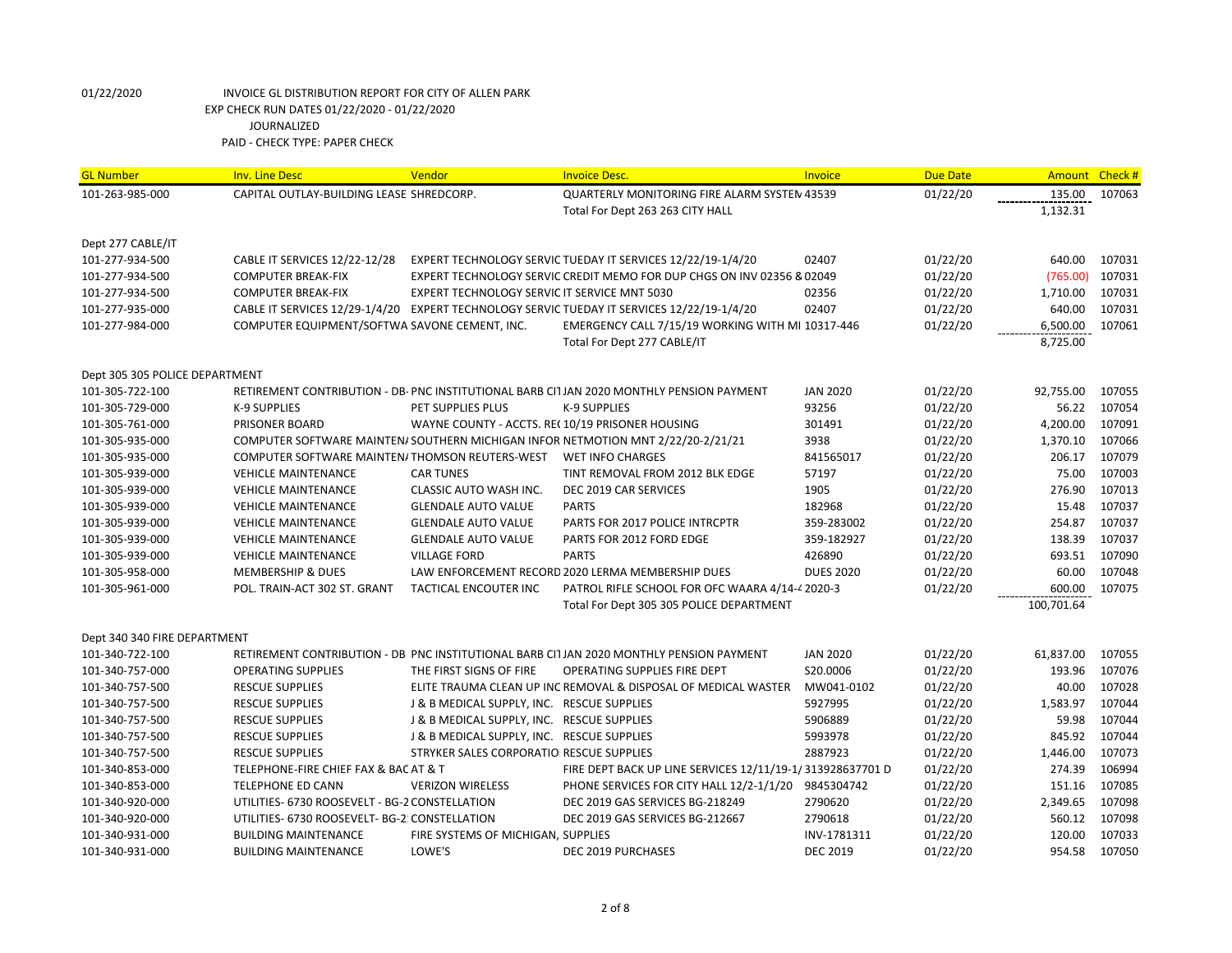| <b>GL Number</b>                          | <b>Inv. Line Desc</b>                         | Vendor                                             | <b>Invoice Desc.</b>                                                                     | Invoice         | <b>Due Date</b> |           | Amount Check # |
|-------------------------------------------|-----------------------------------------------|----------------------------------------------------|------------------------------------------------------------------------------------------|-----------------|-----------------|-----------|----------------|
| 101-340-934-500                           | <b>COMPUTER BREAK-FIX FIRE</b>                | EXPERT TECHNOLOGY SERVIC IT SERVICES FOR FIRE DEPT |                                                                                          | 02389           | 01/22/20        | 315.00    | 107031         |
| 101-340-958-000                           | <b>MEMBERSHIP &amp; DUES</b>                  | ESTRADA, MICHAEL                                   | REIMBURSEMENT FOR PARAMEDIC LISCENSE R REIMBURSEMENT                                     |                 | 01/22/20        | 25.00     | 107029         |
| 101-340-962-000                           | <b>MISCELLANEOUS</b>                          | ALL ABOUT DOORS LLC                                | PMT #2 OF 2 FOR PEDESTRAIN DOORS                                                         | 1316            | 01/22/20        | 6,990.00  | 106989         |
|                                           |                                               |                                                    | Total For Dept 340 340 FIRE DEPARTMENT                                                   |                 |                 | 77,746.73 |                |
| Dept 445 445 DEPARTMENT OF PUBLIC SERVICE |                                               |                                                    |                                                                                          |                 |                 |           |                |
| 101-445-722-100                           |                                               |                                                    | RETIREMENT CONTRIBUTION - DB- PNC INSTITUTIONAL BARB CI1JAN 2020 MONTHLY PENSION PAYMENT | <b>JAN 2020</b> | 01/22/20        | 21,038.00 | 107055         |
| 101-445-751-000                           | <b>GASOLINE</b>                               | <b>RKA PETROLEUM</b>                               | <b>SUPPLIES E10</b>                                                                      | 0199881         | 01/22/20        | 12,021.51 | 107059         |
| 101-445-768-000                           | <b>UNIFORMS</b>                               | CINTAS CORP. #0721                                 | DEC 2019 GARAGE UNIFORM SERVICES                                                         | 4038413904      | 01/22/20        | 62.77     | 107011         |
| 101-445-768-000                           | <b>UNIFORMS</b>                               | CINTAS CORP. #0721                                 | DEC 2019 DPS UNIFORM SERVICES                                                            | 4036638483      | 01/22/20        | 66.76     | 107011         |
| 101-445-768-000                           | <b>UNIFORMS</b>                               | CINTAS CORP. #0721                                 | DEC 2019 DPS UNIFORM SERVICES                                                            | 4037236877      | 01/22/20        | 65.14     | 107011         |
| 101-445-768-000                           | <b>UNIFORMS</b>                               | CINTAS CORP. #0721                                 | DEC 2019 DPS UNIFORM SERVICES                                                            | 4037797687      | 01/22/20        | 65.14     | 107011         |
| 101-445-768-000                           | <b>UNIFORMS</b>                               | CINTAS CORP. #0721                                 | DEC 2019 DPS UNIFORM SERVICES                                                            | 4038413847      | 01/22/20        | 65.14     | 107011         |
| 101-445-768-000                           | <b>UNIFORMS</b>                               | CINTAS CORP. #0721                                 | DEC 2019 GARAGE UNIFORM SERVICES                                                         | 4036638401      | 01/22/20        | 50.77     | 107011         |
| 101-445-768-000                           | <b>UNIFORMS</b>                               | CINTAS CORP. #0721                                 | DEC 2019 GARAGE UNIFORM SERVICES                                                         | 4037236884      | 01/22/20        | 62.77     | 107011         |
| 101-445-768-000                           | <b>UNIFORMS</b>                               | CINTAS CORP. #0721                                 | DEC 2019 GARAGE UNIFORM SERVICES                                                         | 4037797708      | 01/22/20        | 50.77     | 107011         |
| 101-445-853-000                           | <b>TELEPHONE ROY SHIPMAN</b>                  | <b>VERIZON WIRELESS</b>                            | PHONE SERVICES FOR CITY HALL 12/2-1/1/20                                                 | 9845304742      | 01/22/20        | 53.57     | 107085         |
| 101-445-931-000                           | <b>BUILDING MAINTENANCE</b>                   | <b>GRAINGER</b>                                    | <b>PARTS</b>                                                                             | 9385393559      | 01/22/20        | 113.22    | 107040         |
| 101-445-939-000                           | <b>VEHICLE MAINTENANCE</b>                    | <b>CANNON EQUIPMENT</b>                            | <b>SUPPLIES</b>                                                                          | 51891           | 01/22/20        | 156.69    | 107000         |
| 101-445-939-000                           | <b>VEHICLE MAINTENANCE</b>                    | <b>CERTIFIED ALIGNMENT &amp; SUS PARTS</b>         |                                                                                          | W58495          | 01/22/20        | 208.45    | 107008         |
| 101-445-939-000                           | <b>VEHICLE MAINTENANCE</b>                    | <b>CERTIFIED LABORATORIES</b>                      | <b>SUPPLIES</b>                                                                          | 3781229         | 01/22/20        | 204.33    | 107009         |
| 101-445-939-000                           | <b>VEHICLE MAINTENANCE</b>                    | <b>GLENDALE AUTO VALUE</b>                         | <b>PARTS</b>                                                                             | 359-182693      | 01/22/20        | 200.03    | 107037         |
| 101-445-939-000                           | <b>VEHICLE MAINTENANCE</b>                    |                                                    | GLOBAL TELEMATIC SOLUTIO FT2620 FLEEK TRACKING DEVICES 1/27/20-2/2(37038                 |                 | 01/22/20        | 1,680.00  | 107038         |
| 101-445-939-000                           | <b>VEHICLE MAINTENANCE</b>                    | <b>VERMEER OF MICHIGAN</b>                         | REPAIRS ON STUMP CUTTER                                                                  | S20685          | 01/22/20        | 565.11    | 107084         |
| 101-445-958-000                           | <b>MEMBERSHIP &amp; DUES</b>                  |                                                    | AMERICAN PUBLIC WORK AS! 2020 ANUAL MEMBERSHIP REGISTRATION FOR 2020 MEMBERSHIP          |                 | 01/22/20        | 40.00     | 106991         |
| 101-445-962-000                           | <b>MISCELLANEOUS</b>                          |                                                    | COMPREHENSIVE TESTING SC ANNUAL ADM OF PROGRAM TESTING                                   | 2714            | 01/22/20        | 325.00    | 107014         |
|                                           |                                               |                                                    | Total For Dept 445 445 DEPARTMENT OF PUBLIC SERVICE                                      |                 |                 | 37,095.17 |                |
| Dept 707 707 PARKS & REC                  |                                               |                                                    |                                                                                          |                 |                 |           |                |
| 101-707-784-000                           | CRADLE PT HUMPTY DUMPTY PK VERIZON WIRELESS   |                                                    | PHONE SERVICES FOR CITY HALL 12/2-1/1/20                                                 | 9845304742      | 01/22/20        | 80.02     | 107085         |
| 101-707-816-000                           | PROF. SERV. - OTHER                           |                                                    | TRENDSET COMMUNICATION JAN 2020 TSUNAMI CAMERA'S FOR MILLWORK 1565                       |                 | 01/22/20        | 1,400.00  | 107080         |
| 101-707-920-000                           | <b>UTILITIES</b>                              | <b>ALLEN PARK WATER</b>                            | WATER SERVICES PARKS & REC 9/1-12/1/19                                                   | 170-RO066-15D   | 01/22/20        | 15.75     | 106993         |
| 101-707-920-000                           | UTILITIES-6615 ROOSEVELT- BG-21 CONSTELLATION |                                                    | DEC 2019 GAS SERVICES BG-218248                                                          | 2790615         | 01/22/20        | 253.04    | 107098         |
| 101-707-920-000                           | UTILITIES- 4320 LAURENCE- BG-21 CONSTELLATION |                                                    | DEC 2019 GAS SERVICES BG-218159                                                          | 2790608         | 01/22/20        | 92.96     | 107098         |
| 101-707-925-800                           | <b>SMART TRANS 3 PAT</b>                      | <b>VERIZON WIRELESS</b>                            | PHONE SERVICES FOR CITY HALL 12/2-1/1/20                                                 | 9845304742      | 01/22/20        | 397.77    | 107085         |
| 101-707-939-000                           | <b>VEHICLE MAINTENANCE</b>                    | CLASSIC AUTO WASH INC.                             | DEC 2019 CAR SERVICES                                                                    | 1905            | 01/22/20        | 3.90      | 107013         |
|                                           |                                               |                                                    | Total For Dept 707 707 PARKS & REC                                                       |                 |                 | 2,243.44  |                |
| Dept 751 751 COMMUNITY CENTER             |                                               |                                                    |                                                                                          |                 |                 |           |                |
| 101-751-757-000                           | <b>OPERATING SUPPLIES</b>                     | CORRIGAN OIL CO                                    | PROPANE FOR COMM CTR                                                                     | 0384403-IN      | 01/22/20        | 76.00     | 107017         |
| 101-751-757-000                           | <b>OPERATING SUPPLIES</b>                     | GORDON FOOD SERV.                                  | <b>SUPPLIES FOR PARKS &amp; REC</b>                                                      | 846163460       | 01/22/20        | 55.50     | 107039         |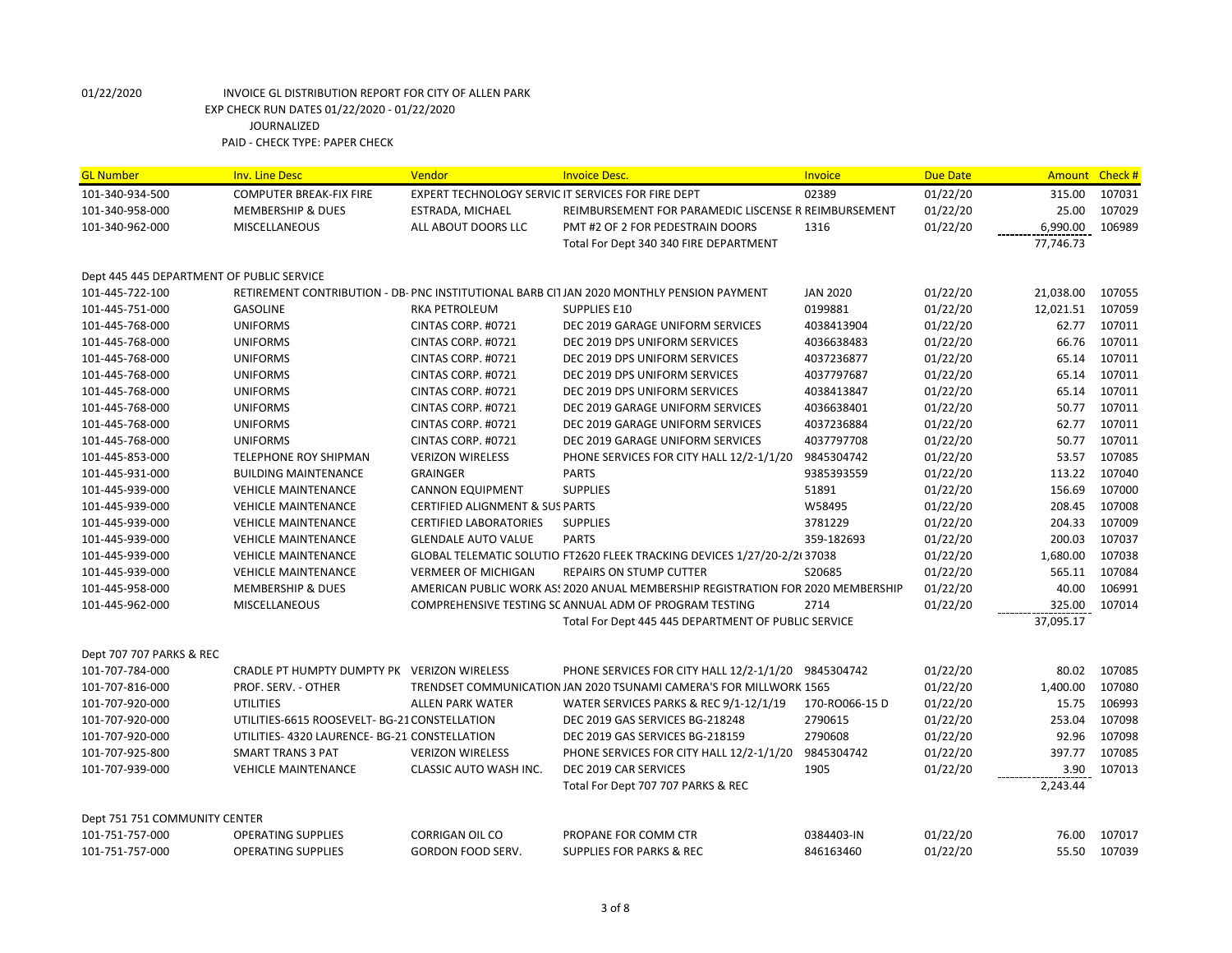| <b>GL Number</b>                       | <b>Inv. Line Desc</b>                         | Vendor                                       | <b>Invoice Desc.</b>                                                                               | <b>Invoice</b>  | <b>Due Date</b> | Amount     | Check # |
|----------------------------------------|-----------------------------------------------|----------------------------------------------|----------------------------------------------------------------------------------------------------|-----------------|-----------------|------------|---------|
| 101-751-757-000                        | <b>OPERATING SUPPLIES</b>                     | GORDON FOOD SERV.                            | <b>SUPPLIES FOR PARKS &amp; REC</b>                                                                | 846153676       | 01/22/20        | 176.35     | 107039  |
| 101-751-757-000                        | <b>OPERATING SUPPLIES</b>                     | GORDON FOOD SERV.                            | <b>SUPPLIES FOR PARKS &amp; REC</b>                                                                | 846153633       | 01/22/20        | 118.41     | 107039  |
| 101-751-757-000                        | <b>OPERATING SUPPLIES</b>                     | <b>GORDON FOOD SERV.</b>                     | <b>SUPPLIES FOR PARKS &amp; REC</b>                                                                | 846153529       | 01/22/20        | 337.76     | 107039  |
| 101-751-757-000                        | <b>OPERATING SUPPLIES</b>                     | <b>LEONARD'S SYRUPS</b>                      | SUPPLIES FOR CIVIC CENTER                                                                          | 862001505       | 01/22/20        | 232.00     | 107047  |
| 101-751-757-000                        | <b>OPERATING SUPPLIES</b>                     | SYSCO DETROIT LLC                            | <b>SUPPLIES FOR PARKS &amp; REC</b>                                                                | 358124924       | 01/22/20        | 874.02     | 107074  |
| 101-751-757-000                        | <b>OPERATING SUPPLIES</b>                     |                                              | THE KITCHEN SPECIALIST LLC FRYER SUPPLIES FOR COMM CTR                                             | 20788           | 01/22/20        | 187.00     | 107077  |
| 101-751-816-000                        | PROF. SERV. - OTHER                           |                                              | JERRY COHEN ELITE LAB INC JAN 2020 WATER TREATMENT                                                 | 7906            | 01/22/20        | 200.00     | 107045  |
| 101-751-816-000                        |                                               |                                              | PROF. SERV. - OTHER COMM CTR REDGUARD FIRE & SECURITY QUARTERLY MONITORING SYSTEM JAN THRU N 43321 |                 | 01/22/20        | 177.00     | 107058  |
| 101-751-816-000                        |                                               |                                              | PROF. SERV. - OTHER COMM CTR REDGUARD FIRE & SECURITY QUARTERLY MONITORING ALARM SYSTEM JAN 43320  |                 | 01/22/20        | 216.00     | 107058  |
| 101-751-920-000                        | UTILITIES-15800 WHITE STREET- B CONSTELLATION |                                              | DEC 2019 GAS SERVICES BG-212668                                                                    | 2790609         | 01/22/20        | 4,672.11   | 107098  |
| 101-751-931-000                        | <b>BUILDING MAINTENANCE</b>                   |                                              | EXPERT HEATING & COOLING SERVICES CALL 3 RTU NOT HEATING AND BAD 5 W39442                          |                 | 01/22/20        | 551.00     | 107030  |
| 101-751-931-000                        | <b>BUILDING MAINTENANCE</b>                   |                                              | EXPERT HEATING & COOLING SERVICE CALL ON FROZEN REZNOR UNIT                                        | W39198          | 01/22/20        | 310.75     | 107030  |
| 101-751-931-000                        | <b>BUILDING MAINTENANCE</b>                   | LOWE'S                                       | DEC 2019 PURCHASES                                                                                 | <b>DEC 2019</b> | 01/22/20        | 55.20      | 107050  |
| 101-751-931-000                        | <b>BUILDING MAINTENANCE</b>                   | <b>ORKIN</b>                                 | MONTHLY SERVICES AT COMM CTR                                                                       | 188169617       | 01/22/20        | 80.03      | 107052  |
| 101-751-931-000                        | <b>BUILDING MAINTENANCE</b>                   |                                              | <b>QUINT PLUMBING HEATING II PLUMBING REPAIRS COMM CTR</b>                                         | 63440           | 01/22/20        | 2,028.20   | 107057  |
| 101-751-934-000                        | <b>EQUIPMENT MAINTENANCE</b>                  | BECKER ARENA PRODUCTS IN PARTS FOR CIVIC CTR |                                                                                                    | 1022069         | 01/22/20        | 106.89     | 106996  |
| 101-751-934-000                        | <b>EQUIPMENT MAINTENANCE</b>                  | FRANK J. ZAMBONI & CO., IN ZAMBONI REPAIRS   |                                                                                                    | 101519          | 01/22/20        | 29.89      | 107036  |
|                                        |                                               |                                              | Total For Dept 751 751 COMMUNITY CENTER                                                            |                 |                 | 10,484.11  |         |
|                                        |                                               |                                              |                                                                                                    |                 |                 |            |         |
| Dept 803 HISTORICAL                    |                                               |                                              |                                                                                                    |                 |                 |            |         |
| 101-803-920-000                        | UTILITIES-15504 ENGLEWOOD- BC CONSTELLATION   |                                              | DEC 2019 GAS SERVICES BG-218253                                                                    | 2790613         | 01/22/20        | 88.28      | 107098  |
|                                        |                                               |                                              | <b>Total For Dept 803 HISTORICAL</b>                                                               |                 |                 | 88.28      |         |
|                                        |                                               |                                              |                                                                                                    |                 |                 |            |         |
| Dept 864 864 RETIREE/ACTIVE HEALTHCARE |                                               |                                              |                                                                                                    |                 |                 |            |         |
| 101-864-722-100                        |                                               |                                              | RETIREMENT CONTRIBUTION - GF PNC INSTITUTIONAL BARB CI1JAN 2020 MONTHLY PENSION PAYMENT            | <b>JAN 2020</b> | 01/22/20        | 9,318.00   | 107055  |
|                                        |                                               |                                              | Total For Dept 864 864 RETIREE/ACTIVE HEALTHCARE                                                   |                 |                 | 9,318.00   |         |
|                                        |                                               |                                              |                                                                                                    |                 |                 |            |         |
|                                        |                                               |                                              | Total For Fund 101 GENERAL FUND                                                                    |                 |                 | 471,069.03 |         |
|                                        |                                               |                                              |                                                                                                    |                 |                 |            |         |
| <b>Fund 202 MAJOR STREET FUND</b>      |                                               |                                              |                                                                                                    |                 |                 |            |         |
| Dept 479 PRESERVATION - STREETS        |                                               |                                              |                                                                                                    |                 |                 |            |         |
| 202-479-820-000                        | ENGINEERING                                   | C.E. RAINES COMPANY                          | JOB AP-124 2019 CDBG SIDEWALK RAMP PROG 16607                                                      |                 | 01/22/20        | 4,959.00   | 107006  |
|                                        |                                               |                                              | Total For Dept 479 PRESERVATION - STREETS                                                          |                 |                 | 4,959.00   |         |
|                                        |                                               |                                              |                                                                                                    |                 |                 |            |         |
| Dept 505 CONSTRUCTION - STREETS        |                                               |                                              |                                                                                                    |                 |                 |            |         |
| 202-505-805-001                        | <b>WAYNE COUNTY PROJECTS</b>                  |                                              | WAYNE COUNTY - ACCTS. RECINSPECTION COST WO 79371 8/19                                             | 301110          | 01/22/20        | 38.97      | 107092  |
| 202-505-805-001                        | <b>WAYNE COUNTY PROJECTS</b>                  |                                              | WAYNE COUNTY - ACCTS. RECINSPECTION COSTS WO 79676 8/19                                            | 301136          | 01/22/20        | 38.97      | 107093  |
|                                        |                                               |                                              | Total For Dept 505 CONSTRUCTION - STREETS                                                          |                 |                 | 77.94      |         |
|                                        |                                               |                                              |                                                                                                    |                 |                 |            |         |
|                                        |                                               |                                              | Total For Fund 202 MAJOR STREET FUND                                                               |                 |                 | 5,036.94   |         |
|                                        |                                               |                                              |                                                                                                    |                 |                 |            |         |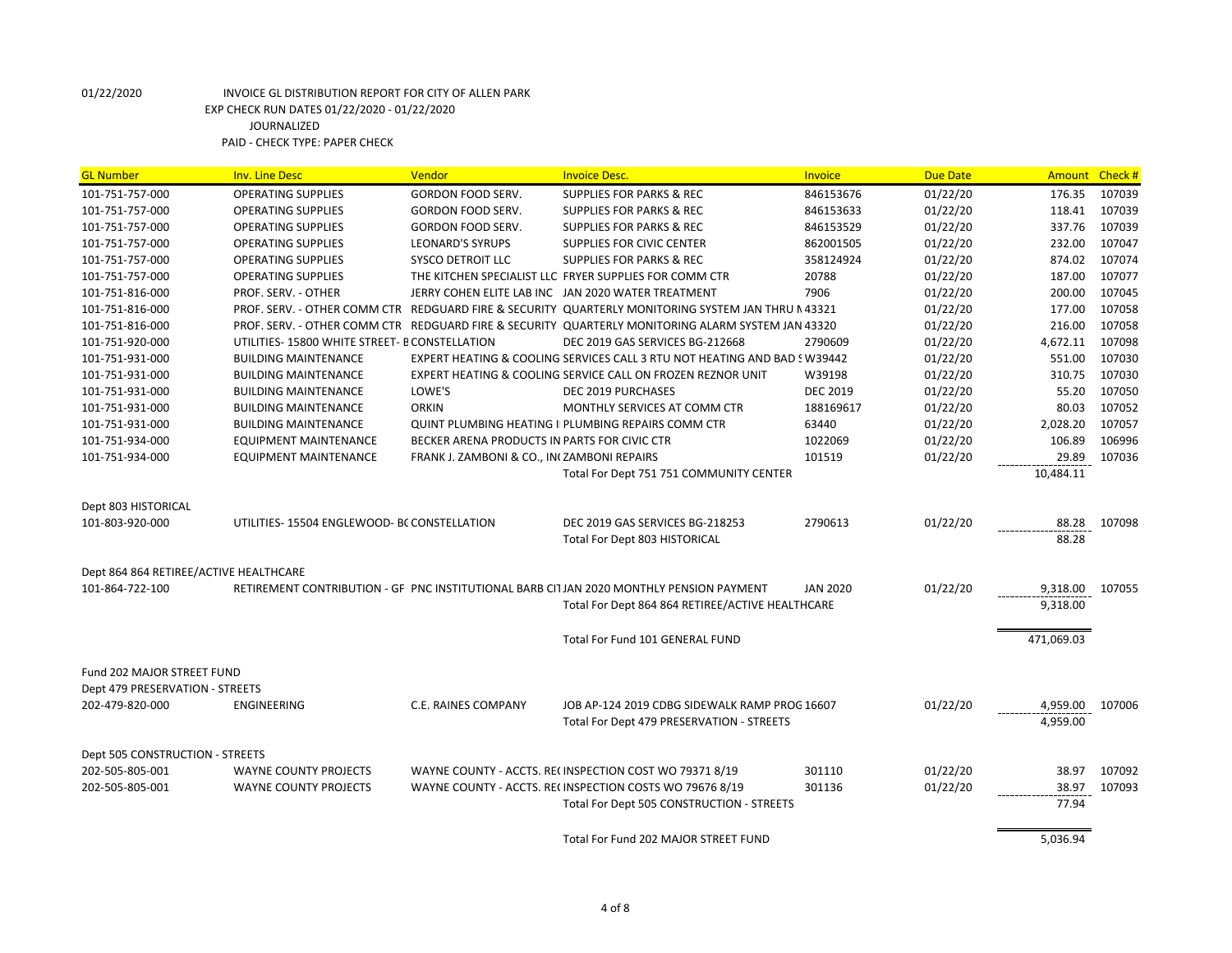| <b>GL Number</b>                 | <b>Inv. Line Desc</b>                                                        | Vendor                     | <b>Invoice Desc.</b>                                                                     | Invoice          | <b>Due Date</b> | Amount Check # |        |
|----------------------------------|------------------------------------------------------------------------------|----------------------------|------------------------------------------------------------------------------------------|------------------|-----------------|----------------|--------|
| Fund 249 BUILDING FUND           |                                                                              |                            |                                                                                          |                  |                 |                |        |
| Dept 000                         |                                                                              |                            |                                                                                          |                  |                 |                |        |
| 249-000-607-000                  | FEES REVENUE 95.00 - 15% =                                                   |                            | FOUNDATION SYSTEMS OF M REFUND ON CANCELLED PERMIT PE190594                              | <b>REFUND</b>    | 01/22/20        | 80.75          | 107035 |
|                                  |                                                                              |                            | Total For Dept 000                                                                       |                  |                 | 80.75          |        |
|                                  |                                                                              |                            |                                                                                          |                  |                 |                |        |
| Dept 371 371 BUILDING DEPARTMENT |                                                                              |                            |                                                                                          |                  |                 |                |        |
| 249-371-722-100                  |                                                                              |                            | RETIREMENT CONTRIBUTION- DB I PNC INSTITUTIONAL BARB CITJAN 2020 MONTHLY PENSION PAYMENT | <b>JAN 2020</b>  | 01/22/20        | 5,208.00       | 107055 |
| 249-371-821-000                  | MECHANICAL INSPECTIONS 3712 : CARNILL, STEVE                                 |                            | DEC 2019 MECHANICAL INSPECTIONS                                                          | <b>DEC 2019</b>  | 01/22/20        | 2,598.40       | 107002 |
| 249-371-821-500                  | <b>BUILDING INSPECTOR</b>                                                    |                            | MECHANICAL SAFETY & CON: DEC 2019 BLDG INSPECTIONS                                       | <b>DEC 2019</b>  | 01/22/20        | 280.00         | 107051 |
| 249-371-822-000                  | PLUMBING INSPECTIONS 2464 X HALASH, JEROME                                   |                            | DEC 2019 PLUMBING INSPECTIONS                                                            | <b>DEC 2019</b>  | 01/22/20        | 1,724.80       | 107043 |
| 249-371-822-500                  | <b>ELECTRICAL INSPECTIONS</b>                                                | CARY, KENNETH              | DEC 2019 ELECTIRCAL INSPECTIONS                                                          | <b>DEC 2019</b>  | 01/22/20        | 840.00         | 107001 |
| 249-371-853-000                  | TELEPHONE JAC DESROSIERS                                                     | <b>VERIZON WIRELESS</b>    | PHONE SERVICES FOR CITY HALL 12/2-1/1/20                                                 | 9845304742       | 01/22/20        | 230.85         | 107085 |
| 249-371-853-000                  | <b>TELEPHONE MATT BAKER</b>                                                  | <b>VERIZON WIRELESS</b>    | ORDINANCE TABLETS SERVICES 12/11/19-1/10, 9846062831                                     |                  | 01/22/20        | 108.12         | 107088 |
| 249-371-935-000                  | COMPUTER MAINTENANCE BLDG EXPERT TECHNOLOGY SERVIC IT SERVICES VARIOUS DEPTS |                            |                                                                                          | 02388            | 01/22/20        | 585.00         | 107031 |
| 249-371-939-000                  | <b>VEHICLE MAINTENANCE</b>                                                   | <b>GLENDALE AUTO VALUE</b> | PARTS FOR 2006 FORD PICKUP                                                               | 359-182933       | 01/22/20        | 88.18          | 107037 |
| 249-371-963-000                  | PROFESSIONAL SVCS                                                            |                            | CARLISLE/WORTMAN ASSOC DEC 2019 MONTHLY RETAINER FEE'S                                   | 2155719          | 01/22/20        | 4,000.00       | 107004 |
|                                  |                                                                              |                            | Total For Dept 371 371 BUILDING DEPARTMENT                                               |                  |                 | 15,663.35      |        |
|                                  |                                                                              |                            | Total For Fund 249 BUILDING FUND                                                         |                  |                 | 15,744.10      |        |
|                                  |                                                                              |                            |                                                                                          |                  |                 |                |        |
| Fund 250 DDA OPERATING           |                                                                              |                            |                                                                                          |                  |                 |                |        |
| Dept 000                         |                                                                              |                            |                                                                                          |                  |                 |                |        |
| 250-000-920-000                  | <b>UTILITIES</b>                                                             | <b>DTE ENERGY</b>          | 15500 BEATRICE PARKING LOT LIGHTS 12/5-1/: 910005331970 D                                |                  | 01/22/20        | 279.85         | 107021 |
| 250-000-920-000                  | <b>UTILITIES</b>                                                             | <b>DTE ENERGY</b>          | 5301 ALLEN RD PARKING LOT LIGHTS 12/6-1/6/910006782213 D                                 |                  | 01/22/20        | 103.90         | 107022 |
| 250-000-920-000                  | <b>UTILITIES</b>                                                             | <b>DTE ENERGY</b>          | 17425 ECORSE PARKING LOT LIGHTS 12/12-1/1 910007536873 D                                 |                  | 01/22/20        | 33.57          | 107023 |
| 250-000-920-000                  | UTILITIES 12/5-1/3/20                                                        | <b>DTE ENERGY</b>          | 6543 ALLEN RD 11/5/19-1/3/20                                                             | 910008199275 N-D | 01/22/20        | 235.14         | 107024 |
| 250-000-920-000                  | <b>UTILITIES</b>                                                             | <b>DTE ENERGY</b>          | 6543 ALLEN RD GAS 12/5/19-1/30/20                                                        | 910021109236D    | 01/22/20        | 130.73         | 107025 |
| 250-000-920-000                  | <b>UTILITIES</b>                                                             | <b>DTE ENERGY</b>          | 5951 N ALLEN RD 12/5/19-1/3/20                                                           | 910007536998D    | 01/22/20        | 266.69         | 107026 |
| 250-000-931-000                  | <b>BUILDING MAINTENANCE</b>                                                  | <b>HADDIX ELECTRIC</b>     | JANUARY 2020 DDA LIGHT CHECK                                                             | 9887             | 01/22/20        | 2,595.00       | 107042 |
| 250-000-931-000                  | <b>BUILDING MAINTENANCE</b>                                                  | <b>HADDIX ELECTRIC</b>     | <b>FIX CARDIOLOGIST SENSOR</b>                                                           | 9906             | 01/22/20        | 155.00         | 107042 |
| 250-000-962-000                  | MISCELLANEOUS                                                                |                            | DOWNRIVER PEST CONTROL DEC 2019 PEST CONTROL QUANDT ALLEY                                | <b>DEC 2019</b>  | 01/22/20        | 180.00         | 107020 |
| 250-000-975-000                  | <b>DESIGN COMMITTEE</b>                                                      |                            | BRONNER'S COMM DISPLAY FINAL PAYMENT HOLIDAY LIGHTS                                      | 0624340000       | 01/22/20        | 1,060.24       | 106999 |
| 250-000-991-000                  | <b>BOND PRINCIPAL</b>                                                        | <b>US BANK</b>             | PRINCIPAL & INTEREST PMT FOR DDA ACCT# 4 1536237                                         |                  | 01/22/20        | 310,000.00     | 107082 |
| 250-000-995-000                  | <b>INTEREST EXPENSE</b>                                                      | <b>US BANK</b>             | PRINCIPAL & INTEREST PMT FOR DDA ACCT# 4 1536237                                         |                  | 01/22/20        | 44,392.50      | 107082 |
|                                  |                                                                              |                            | Total For Dept 000                                                                       |                  |                 | 359,432.62     |        |
|                                  |                                                                              |                            | Total For Fund 250 DDA OPERATING                                                         |                  |                 | 359,432.62     |        |
|                                  |                                                                              |                            |                                                                                          |                  |                 |                |        |
| Fund 271 LIBRARY                 |                                                                              |                            |                                                                                          |                  |                 |                |        |
| Dept 000                         |                                                                              |                            |                                                                                          |                  |                 |                |        |
| 271-000-827-000                  | <b>LIBRARY SERVICES</b>                                                      | THE LIBRARY NETWORK        | <b>CIRCUIT COST FOR LIBRARY</b>                                                          | 65466            | 01/22/20        | 1,713.75       | 107078 |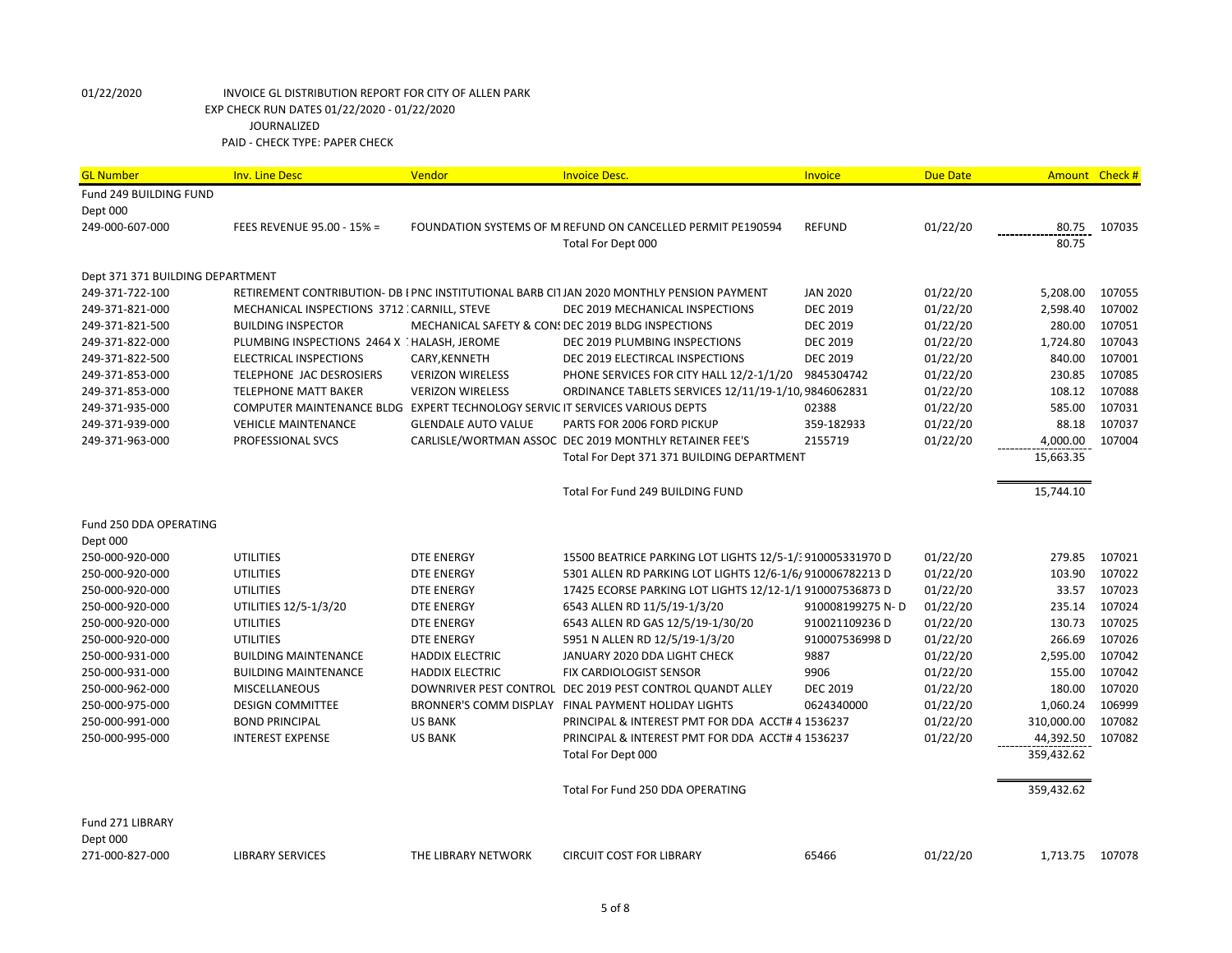| <b>GL Number</b>                       | <b>Inv. Line Desc</b>                              | Vendor                                     | <b>Invoice Desc.</b>                                                     | Invoice         | <b>Due Date</b> | <b>Amount</b>    | Check # |
|----------------------------------------|----------------------------------------------------|--------------------------------------------|--------------------------------------------------------------------------|-----------------|-----------------|------------------|---------|
| 271-000-827-000                        | <b>LIBRARY SERVICES</b>                            | THE LIBRARY NETWORK                        | <b>SUBSCRIPTION FOR LIBRARY</b>                                          | 65525           | 01/22/20        | 338.17           | 107078  |
| 271-000-827-000                        | <b>LIBRARY SERVICES</b>                            | UNIQUE MANAGEMENT SERV DEC 2019 PLACEMENTS |                                                                          | 576157          | 01/22/20        | 98.45            | 107081  |
| 271-000-828-000                        | <b>MATERIALS</b>                                   | <b>BAKER &amp; TAYLOR</b>                  | <b>MATERIALS FOR LIBRARY</b>                                             | 2035022552      | 01/22/20        | 45.90            | 106995  |
| 271-000-828-000                        | <b>MATERIALS</b>                                   | <b>BRODART CO.</b>                         | ALLOWANCE PURCHASE FOR LIBRARY                                           | M176344         | 01/22/20        | 2,856.00         | 106998  |
| 271-000-920-000                        | UTILITIES-8100 ALLEN RD- BG-218. CONSTELLATION     |                                            | DEC 2019 GAS SERVICES BG-218250                                          | 2790631         | 01/22/20        | 499.02           | 107098  |
| 271-000-931-000                        | <b>BUILDING MAINTENANCE</b>                        |                                            | COVERALL NORTH AMERICA JAN 2020 CLEANING SERVICES LIBRARY                | 1340267384      | 01/22/20        | 835.00           | 107018  |
| 271-000-931-000                        | <b>BUILDING MAINTENANCE</b>                        | <b>HADDIX ELECTRIC</b>                     | PROVIDE MATERIAL & LABOR POWER POLES AT 9907                             |                 | 01/22/20        | 650.00           | 107042  |
| 271-000-931-000                        | <b>BUILDING MAINTENANCE</b>                        | RMG OUTDOOR SERVICES                       | NOV 2019 LAWN SERVICES                                                   | 31222           | 01/22/20        | 135.00           | 107060  |
| 271-000-931-000                        | <b>BUILDING MAINTENANCE</b>                        | RMG OUTDOOR SERVICES                       | DEC 2019 FALL CLEANUP                                                    | 31745           | 01/22/20        | 115.00           | 107060  |
|                                        |                                                    |                                            | Total For Dept 000                                                       |                 |                 | 7,286.29         |         |
|                                        |                                                    |                                            | <b>Total For Fund 271 LIBRARY</b>                                        |                 |                 | 7,286.29         |         |
| Fund 392 COMMUNITY CENTER DEBT SERVICE |                                                    |                                            |                                                                          |                 |                 |                  |         |
| Dept 000                               |                                                    |                                            |                                                                          |                 |                 |                  |         |
| 392-000-995-000                        | <b>BOND INTEREST</b>                               | <b>US BANK</b>                             | COMMUNITY CENTER DEBT SERVICE PMT                                        | 1539176         | 01/22/20        | 81,125.00 107083 |         |
|                                        |                                                    |                                            | Total For Dept 000                                                       |                 |                 | 81,125.00        |         |
|                                        |                                                    |                                            | Total For Fund 392 COMMUNITY CENTER DEBT SERVICE                         |                 |                 | 81,125.00        |         |
| Fund 401 CAPITAL PROJECT FUND          |                                                    |                                            |                                                                          |                 |                 |                  |         |
| Dept 000                               |                                                    |                                            |                                                                          |                 |                 |                  |         |
| 401-000-985-004                        | CAPITAL OUTLAY - PARKS & REC                       | SAVONE CEMENT, INC.                        | CONCRETE INSTALLED AT HUMPTY DUMPTY PA 10317-445                         |                 | 01/22/20        | 46,341.50        | 107061  |
| 401-000-987-300                        | CONST-DPS/WATER                                    | <b>STATE OF MICHIGAN</b>                   | PRIOR APPROVAL 2020 (LTPA) CONF # 71846                                  | 71846           | 01/22/20        | 1,200.00         | 107067  |
| 401-000-987-300                        | CONST-DPS/WATER                                    | <b>STATE OF MICHIGAN</b>                   | PRIOR APPROVAL 2020 (LTPA) CONF # 71828                                  | 71828           | 01/22/20        | 800.00           | 107068  |
| 401-000-987-300                        | CONST-DPS/WATER                                    | <b>STATE OF MICHIGAN</b>                   | PRIOR APPROVAL 2020 (LTPA) CONF #71845                                   | 71845           | 01/22/20        | 900.00           | 107069  |
|                                        |                                                    |                                            | Total For Dept 000                                                       |                 |                 | 49,241.50        |         |
|                                        |                                                    |                                            | Total For Fund 401 CAPITAL PROJECT FUND                                  |                 |                 | 49,241.50        |         |
| Fund 592 WATER & SEWER                 |                                                    |                                            |                                                                          |                 |                 |                  |         |
| Dept 600 WATER                         |                                                    |                                            |                                                                          |                 |                 |                  |         |
| 592-600-873-000                        | <b>MAIN MAINTENANCE</b>                            | LOWE'S                                     | DEC 2019 PURCHASES                                                       | <b>DEC 2019</b> | 01/22/20        | 54.35            | 107050  |
| 592-600-873-000                        | <b>MAIN MAINTENANCE</b>                            | POSTNET MI109                              | DRINKING WATER LABORATORY TESTING                                        | 96264           | 01/22/20        | 17.71            | 107056  |
| 592-600-927-200                        | <b>LINCOLN PARK</b>                                | LINCOLN PARK, CITY OF                      | ANNUAL SEWAGE CHARGE                                                     | 0000014205      | 01/22/20        | 7,500.00         | 107049  |
| 592-600-939-000                        | <b>VEHICLE MAINTENANCE</b>                         |                                            | GLOBAL TELEMATIC SOLUTIO FT2620 FLEEK TRACKING DEVICES 1/27/20-2/2(37038 |                 | 01/22/20        | 1,680.00         | 107038  |
|                                        |                                                    |                                            | Total For Dept 600 WATER                                                 |                 |                 | 9,252.06         |         |
| Dept 601 601 SEWER                     |                                                    |                                            |                                                                          |                 |                 |                  |         |
| 592-601-712-000                        | CLOTHING, CLEANING & TECH SKILI CINTAS CORP. #0721 |                                            | DEC 2019 WATER DEPT UNIFORM SERVICES                                     | 4036638485      | 01/22/20        | 55.95            | 107011  |
| 592-601-712-000                        | CLOTHING, CLEANING & TECH SKILI CINTAS CORP. #0721 |                                            | DEC 2019 WATER DEPT UNIFORM SERVICES                                     | 4037236885      | 01/22/20        | 55.95            | 107011  |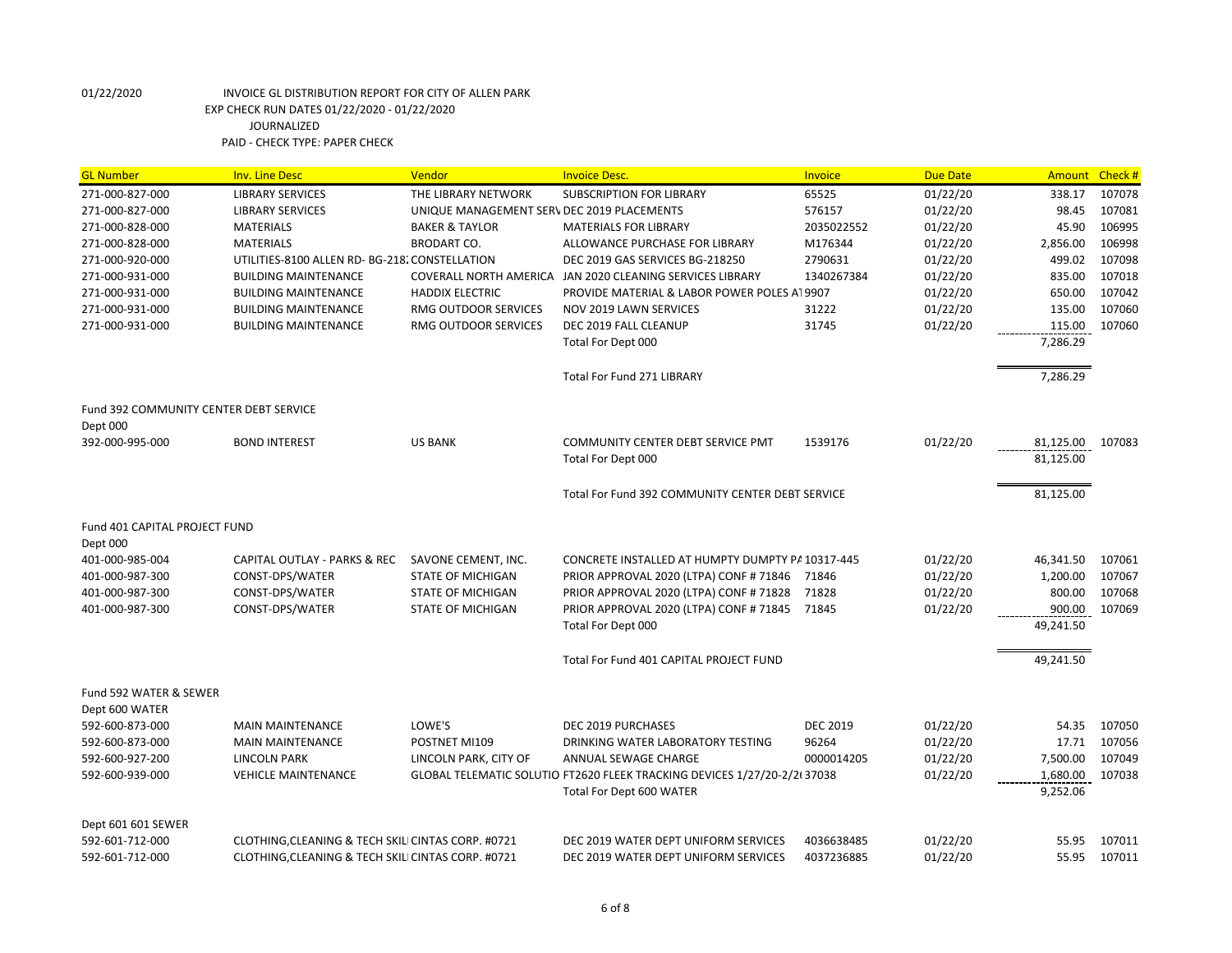| <b>GL Number</b>             | <b>Inv. Line Desc</b>                                                                | Vendor                                        | <b>Invoice Desc.</b>                                                                    | <b>Invoice</b>  | <b>Due Date</b> | Amount Check # |        |
|------------------------------|--------------------------------------------------------------------------------------|-----------------------------------------------|-----------------------------------------------------------------------------------------|-----------------|-----------------|----------------|--------|
| 592-601-712-000              | CLOTHING, CLEANING & TECH SKILI CINTAS CORP. #0721                                   |                                               | DEC 2019 WATER DEPT UNIFORM SERVICES                                                    | 4037797723      | 01/22/20        | 55.95          | 107011 |
| 592-601-712-000              | CLOTHING, CLEANING & TECH SKILI CINTAS CORP. #0721                                   |                                               | DEC 2019 WATER DEPT UNIFORM SERVICES                                                    | 4038413953      | 01/22/20        | 55.95          | 107011 |
| 592-601-940-500              |                                                                                      |                                               | FAIRLANE/INDEPNCE MKT STATIOI WOLVERINE POWER SYSTEM: REPAIRS LEAK BOOSTER PUMP STN     | 0182065-IN      | 01/22/20        | 377.10         | 107097 |
| 592-601-951-000              | <b>ENGINEERING CONSULTANTS</b>                                                       | C.E. RAINES COMPANY                           | JOB AP-01 GENERAL PROJECTS                                                              | 16601           | 01/22/20        | 720.00         | 107006 |
| 592-601-951-000              | INSPECTION LAURENCE ST PUMP S FISHBECK, THOMPSON, CARR I PROF SERVICES THRU 12/27/19 |                                               |                                                                                         | 388595          | 01/22/20        | 2,820.74       | 107034 |
| 592-601-960-000              | <b>TRAINING &amp; EDUCATION</b>                                                      |                                               | APWA MICH CHAPTER MPSI MICH INSTITUTE BASIC YEAR 3 4/5-4/10/20 BIL 2020 REG             |                 | 01/22/20        | 695.00         | 106992 |
| 592-601-960-000              | <b>TRAINING &amp; EDUCATION</b>                                                      | <b>STATE OF MICHIGAN</b>                      | APPLICATION FOR DIS CERTIFICATION S-1                                                   | 19946           | 01/22/20        | 70.00          | 107071 |
| 592-601-960-000              | <b>TRAINING &amp; EDUCATION</b>                                                      | STATE OF MICHIGAN                             | APPLICATION FOR DIST CERTIFIATION S-2                                                   | 21204           | 01/22/20        | 70.00          | 107072 |
|                              |                                                                                      |                                               | Total For Dept 601 601 SEWER                                                            |                 |                 | 4,976.64       |        |
| Dept 603 603 BASIN           |                                                                                      |                                               |                                                                                         |                 |                 |                |        |
| 592-603-853-000              | <b>TELEPHONE JUSTIN OGDEN</b>                                                        | <b>VERIZON WIRELESS</b>                       | PHONE SERVICES FOR CITY HALL 12/2-1/1/20                                                | 9845304742      | 01/22/20        | 413.24         | 107085 |
| 592-603-853-000              | <b>TELEPHONE-PUMP STN</b>                                                            | <b>VERIZON WIRELESS</b>                       | PUMP STN SERVICES 12/11-1/10/20                                                         | 9845969016      | 01/22/20        | 242.93         | 107089 |
| 592-603-920-000              | UTILITIES-14500 MORAN BG-2182! CONSTELLATION                                         |                                               | DEC 2019 GAS SERVICES BG-218252                                                         | 2790636         | 01/22/20        | 556.72         | 107098 |
| 592-603-920-000              | UTILITIES-14500 MORAN APT#2-BI CONSTELLATION                                         |                                               | DEC 2019 GAS SERVICES BG-218251                                                         | 2790593         | 01/22/20        | 0.00           | 107098 |
| 592-603-934-000              | <b>EQUIPMENT MAINTENANCE</b>                                                         | <b>KENNEDY INDUSTRIES</b>                     | SERVICES & PUMP REPAIRS LAWERENCT ST PUI 615441                                         |                 | 01/22/20        | 1,872.21       | 107046 |
| 592-603-934-000              | <b>EQUIPMENT MAINTENANCE</b>                                                         | LOWE'S                                        | DEC 2019 PURCHASES                                                                      | <b>DEC 2019</b> | 01/22/20        | 30.86          | 107050 |
| 592-603-985-000              | <b>CAPITAL OUTLAY</b>                                                                | DUBOIS-COOPER ASSOCIATES REPAIRS (S/N 260370) |                                                                                         | 0003            | 01/22/20        | 19,593.53      | 107027 |
|                              |                                                                                      |                                               | Total For Dept 603 603 BASIN                                                            |                 |                 | 22,709.49      |        |
| Dept 604 ADMINISTRATION/DEBT |                                                                                      |                                               |                                                                                         |                 |                 |                |        |
| 592-604-722-100              |                                                                                      |                                               | RETIREMENT CONTRIBUTION - W8 PNC INSTITUTIONAL BARB CI1JAN 2020 MONTHLY PENSION PAYMENT | <b>JAN 2020</b> | 01/22/20        | 6,978.00       | 107055 |
|                              |                                                                                      |                                               | Total For Dept 604 ADMINISTRATION/DEBT                                                  |                 |                 | 6,978.00       |        |
|                              |                                                                                      |                                               | Total For Fund 592 WATER & SEWER                                                        |                 |                 | 43,916.19      |        |
| Fund 701 TRUST AND AGENCY    |                                                                                      |                                               |                                                                                         |                 |                 |                |        |
| Dept 000                     |                                                                                      |                                               |                                                                                         |                 |                 |                |        |
| 701-000-242-000              | <b>CITY FESTIVITIES ESCROW</b>                                                       | BMI                                           | RENEWAL 1/1/20-12/31/20                                                                 | 9521969         | 01/22/20        | 364.00         | 106997 |
| 701-000-245-000              | <b>PARKS &amp; RECREATION ESCROW</b>                                                 | ANTIOCH, KENDALL                              | REIMBURSEMENT FOR REFEREE BIG BEAR TOUI 1/18-1/19/20                                    |                 | 01/22/20        | 165.00         | 106990 |
| 701-000-245-000              | <b>PARKS &amp; RECREATION ESCROW</b>                                                 | GUTEKUNST, SYNDIE LYNN                        | REIMBURSEMENT FOR BIG BEAR TOURNAMEN' 12/6/2019                                         |                 | 01/22/20        | 30.00          | 107041 |
| 701-000-245-000              | PARKS & RECREATION ESCROW                                                            | SCHAFER, MADISON                              | REIMBURSEMENT REF FOR BIG BEAR TORNAMI 12/7/19 REF                                      |                 | 01/22/20        | 30.00          | 107062 |
| 701-000-245-000              | PARKS & RECREATION ESCROW                                                            | SCHAFER, MADISON                              | REIMBURSEMENT FOR REFERREE BIG BEAR TOL 1/18-1/19/20                                    |                 | 01/22/20        | 150.00         | 107062 |
| 701-000-245-000              | PARKS & RECREATION ESCROW                                                            |                                               | SIAKANTARIS, CONSTANTINE REIMBURSEMENT FOR HOCKEY TOURNAMENT 1/18-1/19/20               |                 | 01/22/20        | 105.00         | 107064 |
| 701-000-245-000              | PARKS & RECREATION ESCROW                                                            |                                               | SIAKANTARIS, CONSTANTINE, REFEREE BIG BEAR TORUNAMENT                                   | 12/6-12/7/18    | 01/22/20        | 20.00          | 107065 |
| 701-000-246-500              | <b>ENGINEERING ESCROW</b>                                                            | C.E. RAINES COMPANY                           | JOB AP-01 GENERAL PROJECTS                                                              | 16601           | 01/22/20        | 3,266.30       | 107006 |
| 701-000-246-500              | <b>ENGINEERING ESCROW</b>                                                            | C.E. RAINES COMPANY                           | JOB AP-137 SURVEYSERV MCI ALLEN RD FROM 16654                                           |                 | 01/22/20        | 216.00         | 107006 |
| 701-000-246-500              | <b>ENGINEERING ESCROW</b>                                                            | C.E. RAINES COMPANY                           | JOB AP-132 MCI SOUTHFIELD ROOSEVELT TO Q 16652                                          |                 | 01/22/20        | 226.67         | 107006 |
| 701-000-246-500              | <b>ENGINEERING ESCROW</b>                                                            | C.E. RAINES COMPANY                           | JOB AP-131 SURVEYING SOUTHFIELD RD PLAN   16651                                         |                 | 01/22/20        | 162.00         | 107006 |
| 701-000-246-500              | <b>ENGINEERING ESCROW</b>                                                            | C.E. RAINES COMPANY                           | JOB AP-54 SURVEY SERVICES VORAN FUNERAL 16650                                           |                 | 01/22/20        | 324.00         | 107006 |
| 701-000-246-500              | <b>ENGINEERING ESCROW</b>                                                            | C.E. RAINES COMPANY                           | JOB AP-75 SURVEY SERVICES CHICK FILA SITE 16353                                         |                 | 01/22/20        | 8,056.00       | 107006 |